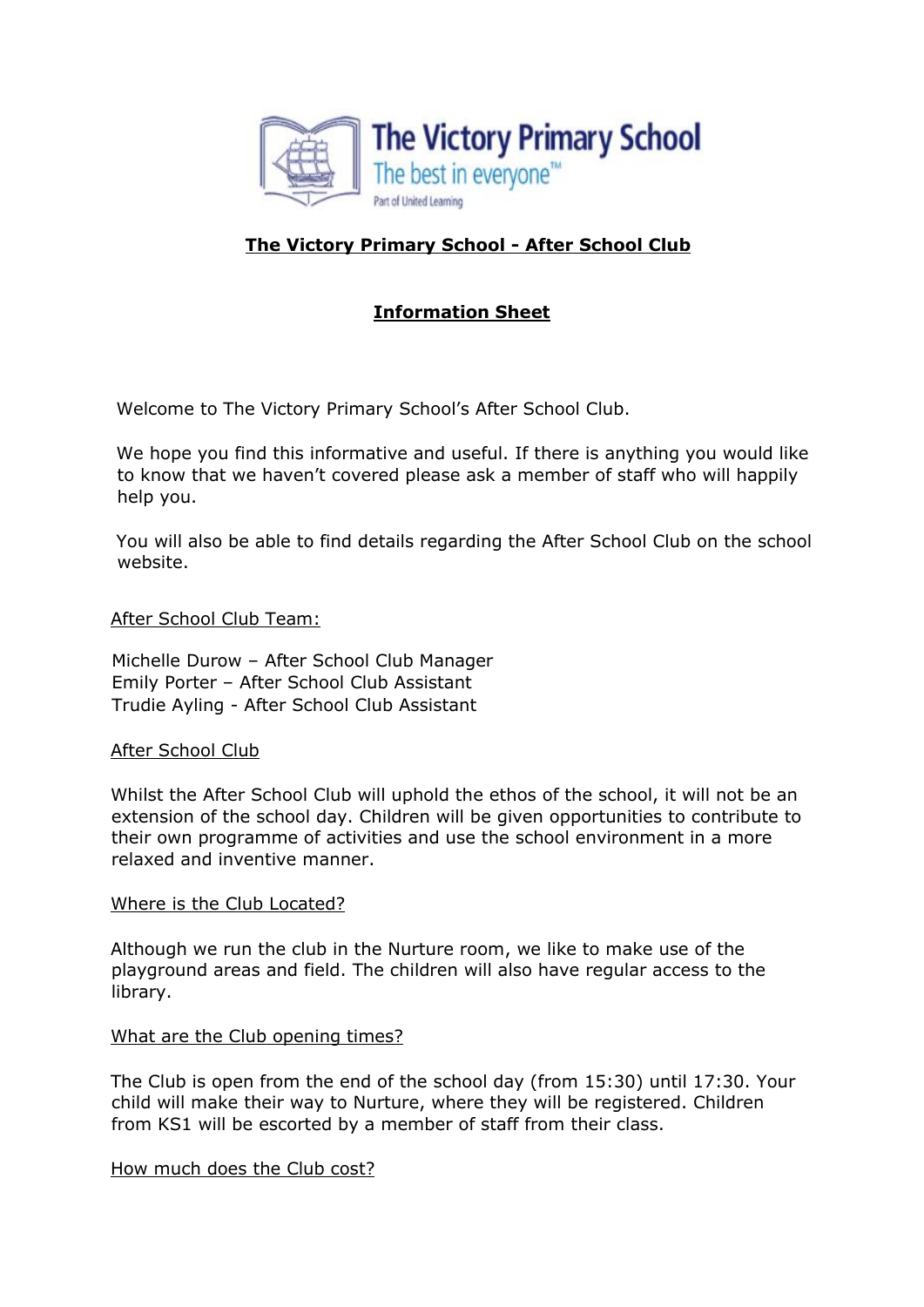The Club costs £6.00 per session. Which is because of additional staffing costs.

If your child is collected later than 17:30pm you will be charged an extra £5.00.

This will be applied automatically to your account.

If your child is collected late on more than two occasions within a half term period, a meeting will be arranged with the After School Club Manager and Headteacher.

## What does this cover?

This covers your children accessing a wide range of play opportunities within a safe and caring environment. Children at the Club are encouraged to assist in designing their own play programme supported by play workers such as model making, painting. After School Club staff also make a range of healthy food options.

## Collection of children

When collecting your child/children, knock on the After School Club window at the front of the school and a member of staff will come with your child to the front office. All children are to be collected from the front office.

Please ensure you are prompt in collecting your child by 17:30pm. If you are going to be late, please telephone the After School Club phone 02392 001160 ext. 139, so we can reassure your child. If someone else is collecting your child, you must notify the Club in advance as children will not be released unless authority has been received from the parent/carer.

### Cancelling your child's place

To cancel individual sessions, you must notify the school 24 hour before the booked session, otherwise you will still be liable for the full cost of the session.

## Policies

All of our school policies can be found on the school website for example safeguarding and behaviour.

# **Complaints**

Our aim is to provide an outstanding service for your child. However, should any problems arise, please speak to a member of the After School Club staff first and we will resolve attempt to it as soon as possible. If you are not satisfied with our response, we can then advise you on how to follow the school's complaints procedure.